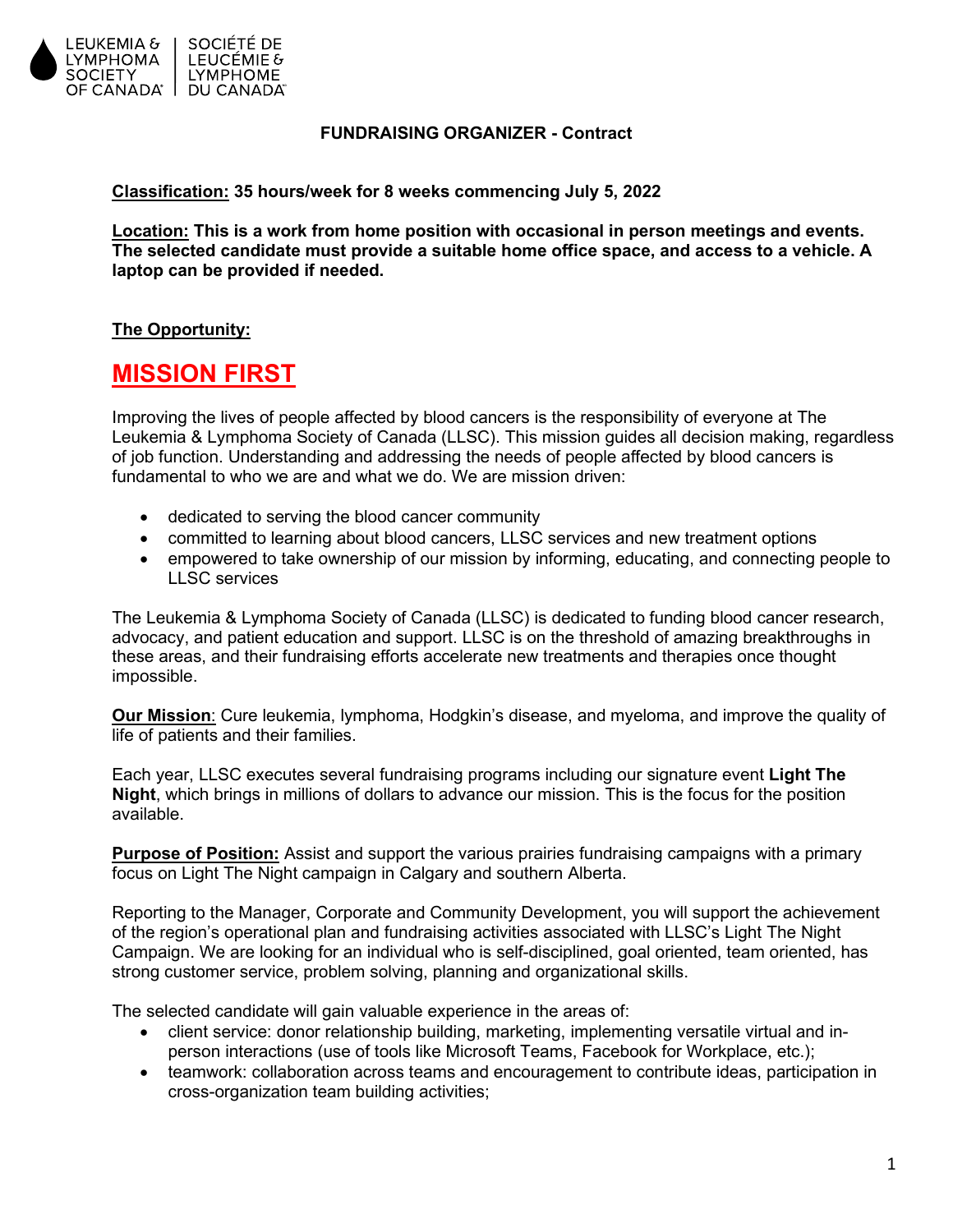

- communication: involved with social media and creation and distribution of content for communicating with constituents, comfortable with utilizing all forms of communication including phone calls;
- digital business and non-profit management and operations: data management and consolidation through Excel;
- development and fundraising: donor prospecting, managing peer-to-peer fundraising constituents; marketing and community relations.

Students and youth interested and focused on building these skills, and more specifically, in the following areas are encouraged to apply: fundraising management, communications, marketing, business or non-profit management. **This is a paid position, funded by the Government of Canada Summer Jobs Program.**

# **Key Responsibilities:**

- Support the achievement of Light the Night Calgary (LTN) and other Prairies region LTN Event revenue targets
- Support the campaign staff in identifying, soliciting, securing, and recognizing in-kind sponsors and community partners
- Assist with campaign duties including database/fundraising entry, customer service, and regular status and progress reporting
- Support retention of participating corporate and friends & family teams and participants of LTN across the Prairies Region
- Campaign administrative including: participant registration and online support, database management, creating, managing, and editing excel spreadsheets, and preparation of meeting materials
- Develop positive volunteer interactions through recruitment, mentoring, and providing support for fundraising goals, while focusing on the mission of LLSC
- Prospect, identify, and network with corporations, community groups, schools, and key donors to promote campaigns
- In conjunction with our marketing team, help to develop creative ideas to engage audiences and execute the campaign social media plan using Facebook, Twitter, Instagram, and LinkedIn
- Assist with other campaigns and programs as needed across the Prairies Region and LLSC

# **Skills for Success in this Position:**

- People Centered
- Self-Disciplined
- Organized
- Trustworthy
- Reliable
- Relationship Builder
- **Excellent Communicator**
- Customer Service Excellence
- Social media content creation experience
- Database Management (Excel)
- Outgoing
- Creative
- Problem Solving
- Enthusiastic/Energetic